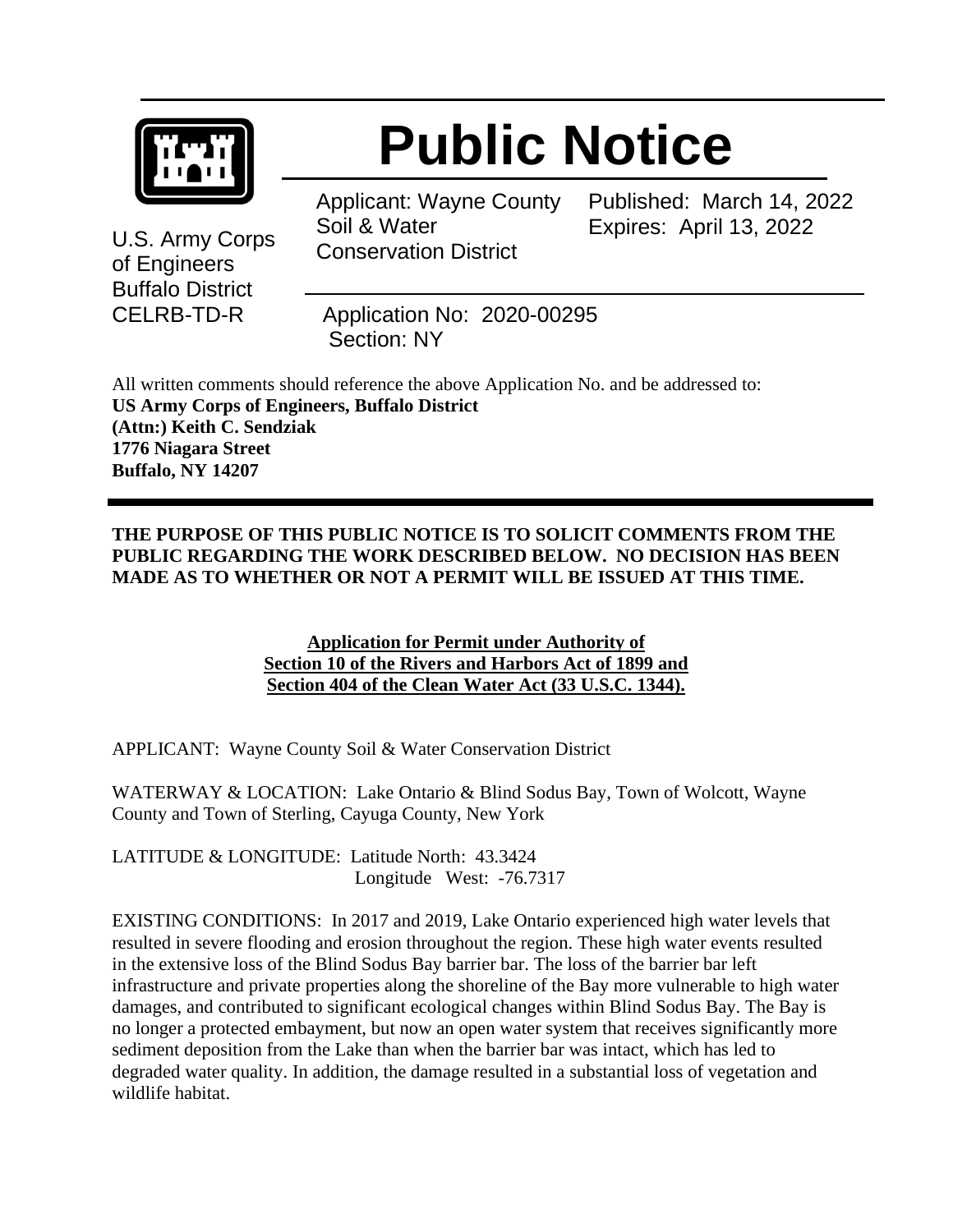Description of delineation of waters of the US, if applicable: A water resource delineation was not submitted. The project is located within Lake Ontario and Blind Sodus Bay.

PROPOSED WORK: Approximately 32,642 cubic yards (CY) of fill will be placed, and approximately 4,175 CY of substrate will be dredged from, below the ordinary high water elevation of Lake Ontario/Blind Sodus Bay (247.3 feet International Great Lakes Datum 1985) to construct barrier bar enhancements and breakwaters, and associated habitat features. Specifically, the eastern end of the former barrier bar will be restored along its former alignment. The existing, intact section of the barrier bar will be preserved and enhanced with additional fill. Three barrier bar breakwaters (BBBs) will be constructed between the restored barrier bar and the western shoreline. In addition, the navigational channel will be relocated to its historic location in the center of the barrier bar to maintain access between Blind Sodus Bay and Lake Ontario. Various natural and nature-based features such as turtle nesting and basking habitat, woody habitat enhancements, and native vegetation plantings will be incorporated into the BBB and barrier bar design. See attached figures for additional detail.

#### PROJECT PURPOSE

Basic: habitat restoration and bank stabilization

Overall: restore the degraded Blind Sodus Bay barrier bar to improve

water quality, wildlife habitat, and protect existing development along the shoreline of Blind Sodus Bay from wave-related erosion.

Water Dependency Determination *(describe only if project affecting Special Aquatic Site)*: The proposed project will not affect Special Aquatic Sites.

AVOIDANCE AND MINIMIZATION INFORMATION: Dredged material will be reutilized within the littoral drift. All heavy machinery work will occur from anchored barges to minimize impacts to Lake Ontario and Blind Sodus Bay. Habitat improvements will be included as part of the project.

PROPOSED MITIGATION: No mitigation has been proposed.

Location and details of the above described work are shown on the attached maps and drawings.

Comments or questions pertaining to the work described in this notice should reference the Application Number and be directed to the attention of Keith Sendziak, who can be contacted at the above address, by calling (716) 879-4339, or by e-mail at: keith.c.sendziak@usace.army.mil. A lack of response will be interpreted as meaning that there is no objection to the work as proposed.

The applicant has certified that the proposed activity complies with New York's approved Coastal Zone Management Program and will be conducted in a manner consistent with that program. Any comments on the consistency of the proposed activity with New York State's Coastal Zone Management Program should be forwarded to:

> New York Department of State Division of Coastal Resources Coastal Management Program One Commerce Plaza 99 Washington Avenue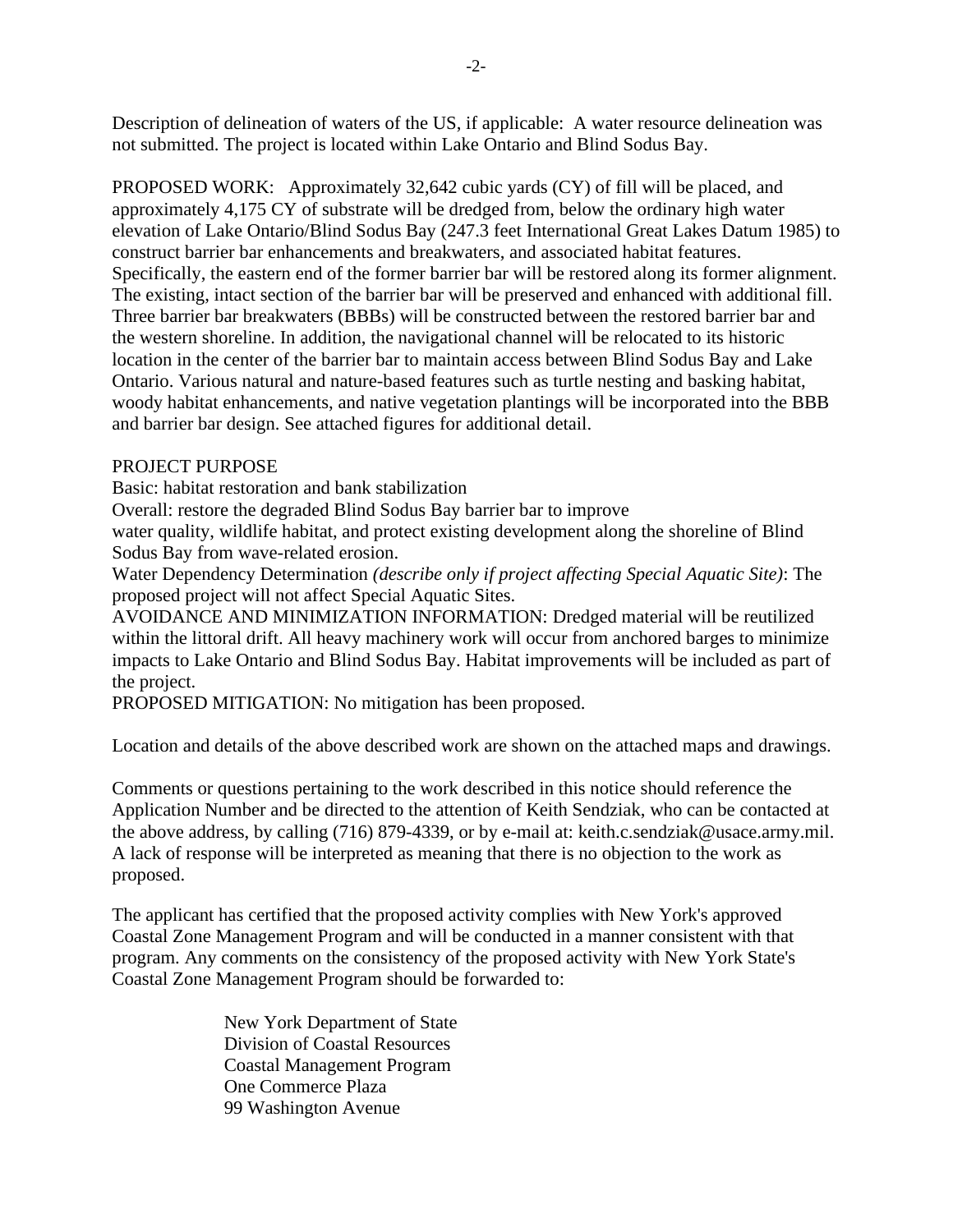Albany, NY 12231 Attn: Consistency Review Telephone (518) 486-3200

The following authorization is required for this project:

Water Quality Certification (or waiver thereof) from the New York State Department of Environmental Conservation.

The project permit area is located within an archaeologically sensitive area as identified by the New York State Office of Parks, Recreation and Historic Preservation (NYSOPRHP). However, due to the scope of the work proposed, the NYSOPRHP has determined that the project will result in **No Effect** to historic resources listed in, or eligible for listing in the National Register of Historic Places.

Available evidence indicates that the proposed work will not affect a species proposed or designated by the U.S. Department of the Interior as threatened or endangered, nor will it affect the critical habitat of any such species. There are no species listed as protected pursuant to the Endangered Species Act located within Wayne and Cayuga Counties, New York, and therefore the Corps is not consulting beyond this Public Notice with the U.S. Fish and Wildlife Service. This notice is promulgated in accordance with Title 33, Code of Federal Regulations, parts 320-330. Any interested party desiring to comment on the work described herein may do so by submitting their comments, in writing, so that they are received no later than 4:30 pm on the expiration date of this notice.

Comments submitted in response to this notice will be fully considered during the public interest review for this permit application. All written comments will be made a part of the administrative record which is available to the public under the Freedom of Information Act. The Administrative Record, or portions thereof, may also be posted on a Corps of Engineers internet web site. Due to resource limitations, this office will normally not acknowledge the receipt of comments or respond to individual letters of comment.

Any individual may request a public hearing by submitting their written request, stating the specific reasons for holding a hearing, in the same manner and time period as other comments.

Public hearings for the purposes of the Corps permit program will be held when the District Commander determines he can obtain additional information, not available in written comments, that will aid him in the decision making process for this application. A Corps hearing is not a source of information for the general public, nor a forum for the resolution of issues or conflicting points of view (witnesses are not sworn and cross examination is prohibited). Hearings will not be held to obtain information on issues unrelated to the work requiring a permit, such as property ownership, neighbor disputes, or the behavior or actions of the public or applicant on upland property not regulated by the Department of the Army. Information obtained from a public hearing is given no greater weight than that obtained from written comments. Therefore, you should not fail to make timely written comments because a hearing might be held.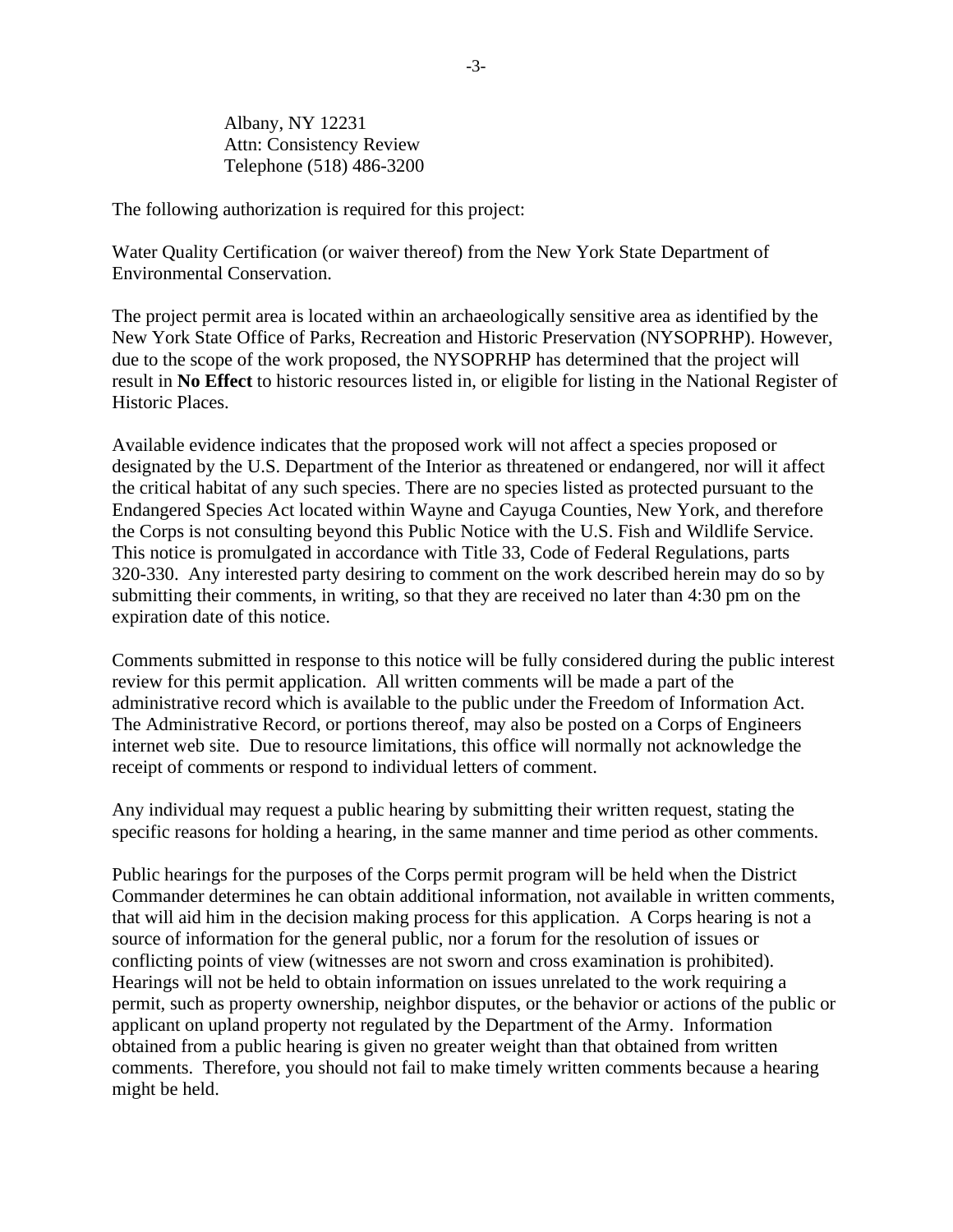The decision to approve or deny this permit request will be based on an evaluation of the probable impact, including cumulative impacts of the proposed activity on the public interest. That decision will reflect the national concern for both protection and utilization of important resources. The benefits which reasonably may be expected to accrue from the proposal must be balanced against its reasonably foreseeable detriments. All factors which may be relevant to the proposal will be considered including the cumulative effects thereof; among these are conservation, economics, aesthetics, general environmental concerns, wetlands, historic properties, fish and wildlife values, flood hazards, flood plain values, land use, navigation, shoreline erosion and accretion, recreation, water supply and conservation, water quality, energy needs, safety, food and fiber production, mineral needs, considerations of property ownership, and in general, the needs and welfare of the people.

The Corps of Engineers is soliciting comments from the public; Federal, state and local agencies and officials; Indian Tribes; and other interested parties in order to consider and evaluate the impacts of this proposed activity. Any comments received will be considered by the Corps of Engineers to determine whether to issue, modify, condition or deny a permit for this proposal. To make this decision, comments are used to assess impacts on endangered species, historic properties, water quality, general environmental effects, and the other public interest factors listed above. Comments are used in the preparation of an Environmental Assessment and/or an Environmental Impact Statement pursuant to the National Environmental Policy Act. Comments are also used to determine the need for a public hearing and to determine the overall public interest of the proposed activity.

#### SIGNED

#### Steven V Metivier Chief, Regulatory Branch

NOTICE TO POSTMASTER: It is requested that this notice be posted continuously and conspicuously for **30** days from the date of issuance.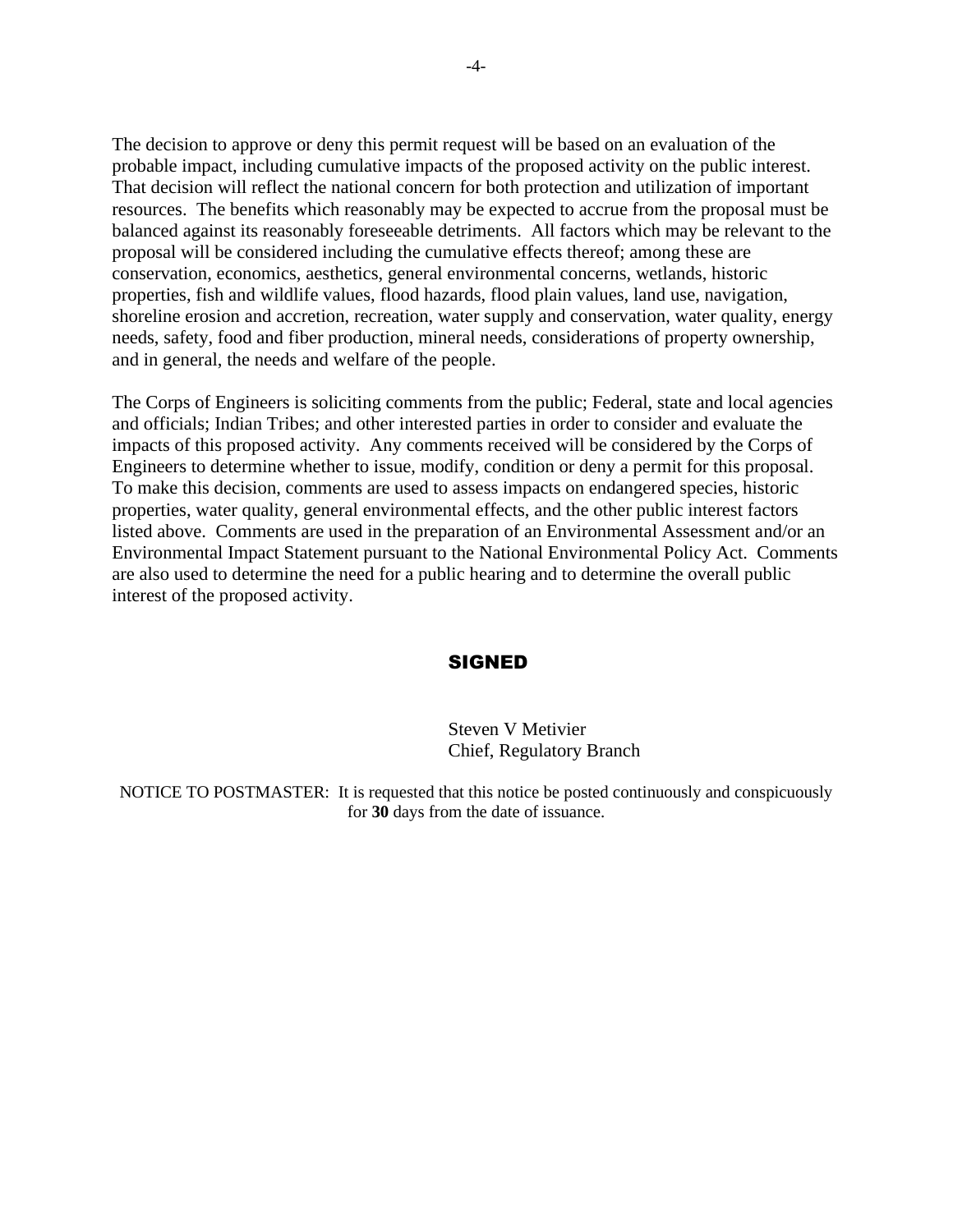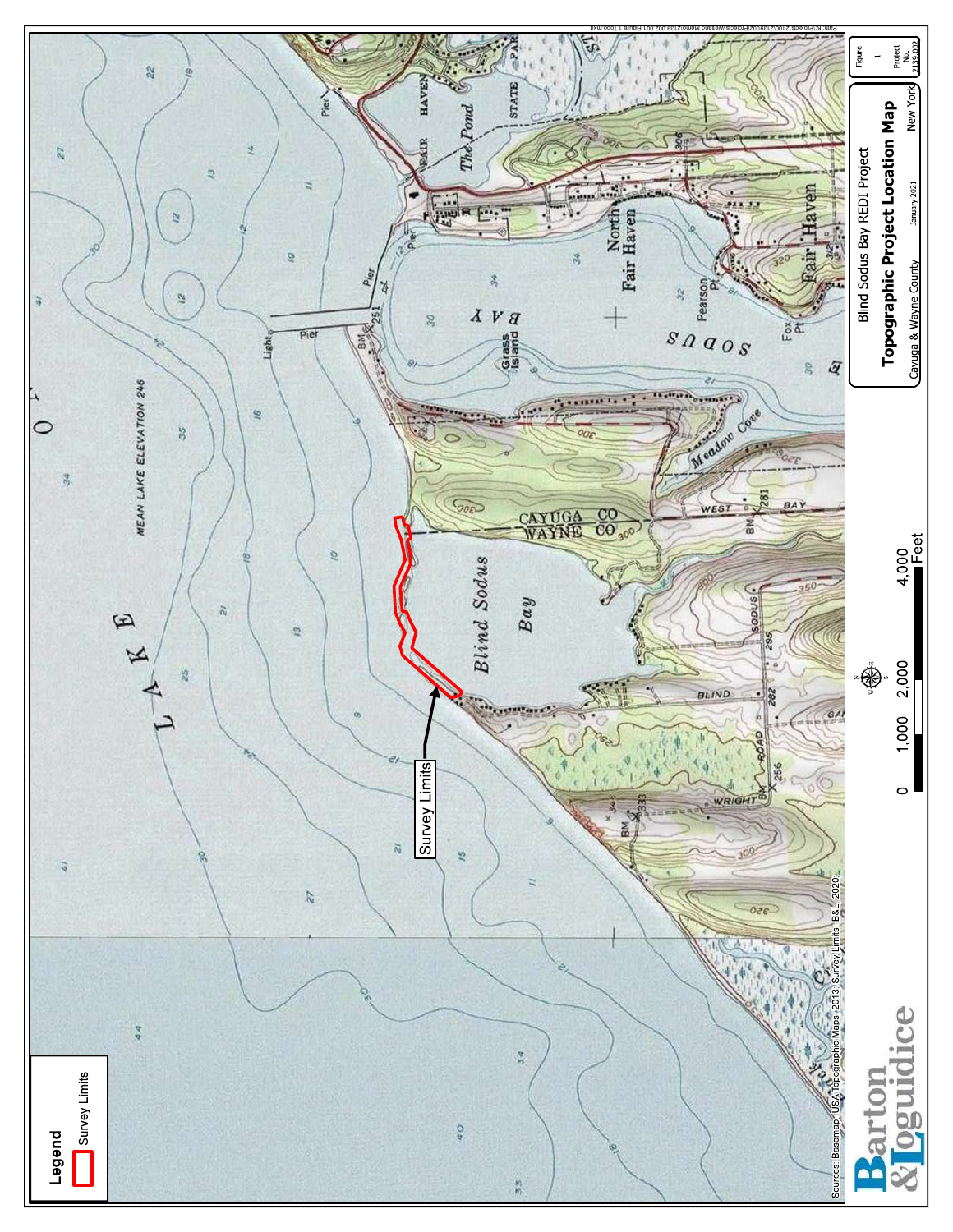## DRAFT



Hepath Workhy Mellion Direct Protocology and Social Direct Direct Direct Research Direct Direct Direct Direct Direct Direct Direct Direct Direct Direct Direct Direct Direct Direct Direct Direct Direct Direct Direct Direct